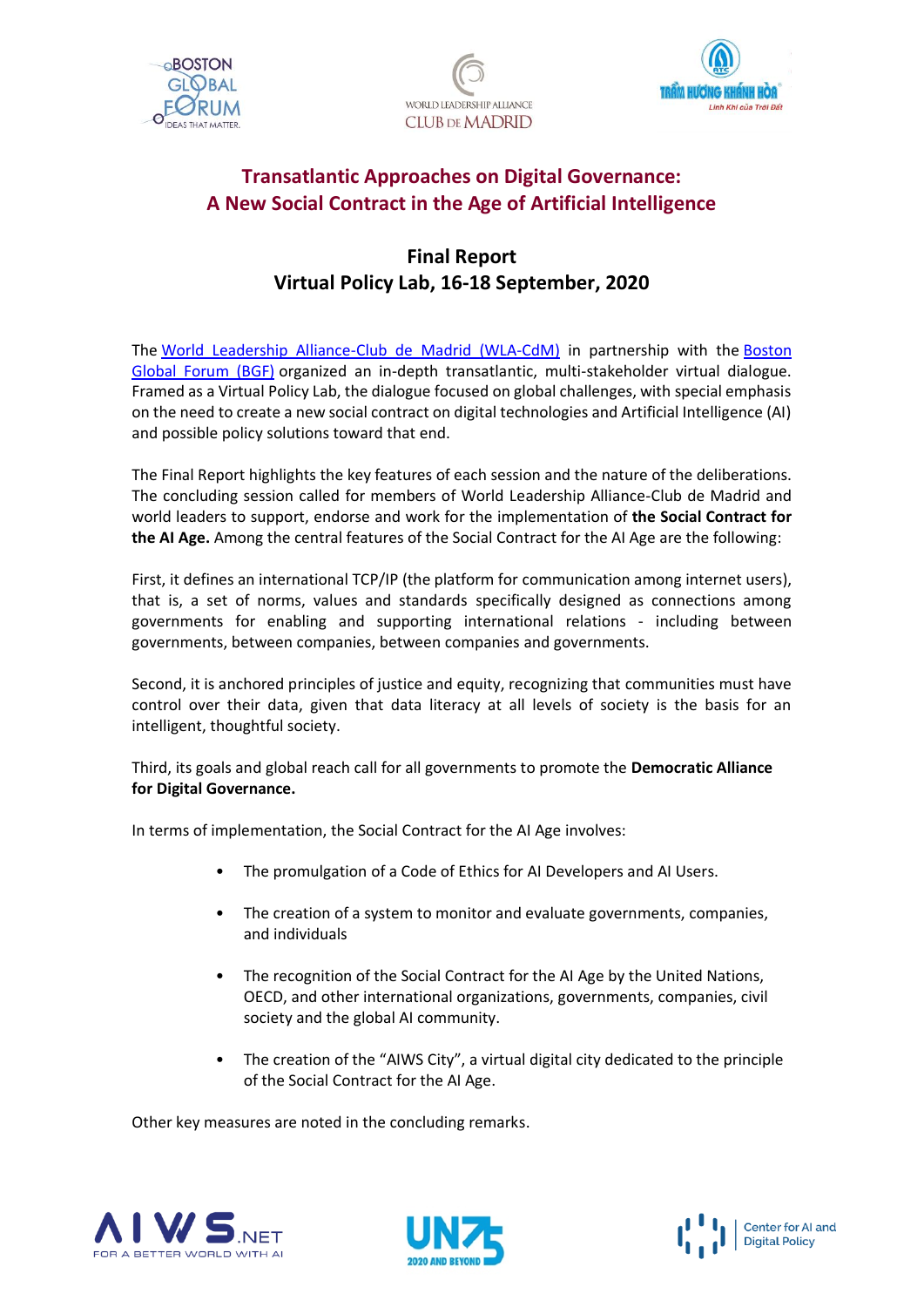## **1. Overview**

By discussing North American and European approaches towards a new social contract considering AI and digital governance, the Policy Lab afforded us an opportunity to gather, in a virtual format, the critical eye and views of former democratic Heads of State or Government, representatives of governments, academic institutions and think tanks, tech companies, and civil society, from both regions, to stimulate new thinking on the issue.

The discussion served to encourage, strengthen and better frame transatlantic cooperation on a new social contract on digital governance in the context of the necessary reform of a multilateral system faced with a complex web of global challenges, now compounded by the very broad consequences of the COVID-19 global health crisis.

The magnitude and relevance of the COVID-19 pandemic, in fact, upended original plans for this initiative, having to change the initial date and format. However, this context evidenced the importance of a multi-stakeholder analysis and discussion on the interaction between artificial intelligence and new technologies and measures/policies by governments, international organizations, companies and society at large.

In preparation for the Policy Lab, WLA-CdM and BGF organized two online roundtables to fuel and enrich deliberations within the Policy Lab. The first roundtable focused on the [deployment](https://www.youtube.com/watch?v=UCQIoO4kxSE&t=2705s)  [of digital technologies in response to COVID-19 pandemic, and their implications on privacy](https://www.youtube.com/watch?v=UCQIoO4kxSE&t=2705s)  [rights;](https://www.youtube.com/watch?v=UCQIoO4kxSE&t=2705s) and the second one addressed the interaction between [digital technologies, elections](https://www.youtube.com/watch?v=Qcx8G0SdVmI&t=1251s)  [and democracy in times of COVID-19,](https://www.youtube.com/watch?v=Qcx8G0SdVmI&t=1251s) analysing the role of digital technologies in protecting democracies and guaranteeing free, fair and transparent elections in times of global emergencies.

## **2. Objective**

The Policy Lab was organised with two main goals in mind. First, to offer a multi-stakeholder platform to stimulate innovative thinking on a new social contract for digital governance in the framework of transatlantic cooperation. Second, to generate action-oriented analysis and policy recommendations to strengthen the role of the multilateral system in shaping a common digital governance, following the call to action of WLA – CdM's 2019 Policy Dialogue on 'Digital Transformation and the Future of Democracy', and the Boston Global Forum's (BGF) work on the AIWS Social Contract 2020 or Social Contract for the AI Age and AIWS Innovation Network [\(AIWS.net\)](https://aiws.net/), AIWS City. Under the umbrella of the new Social Contract in the Age of AI, we distilled the key points that the proposed document must have in order to protect property, common values, collective norms and social well-being for all in a world where global challenges must be met by responsible, collective action.

We examined the importance of global digital cooperation to build a more resilient multilateral system, capable of preventing and/or better mitigating the impact of future global crises and improve global preparedness. Likewise, we took a tour of the initiatives that could boost a new Social Contract on Artificial Intelligence and Digital Governance, analyzing challenges facing transatlantic partnerships in this field, but also exploring how multilateral organizations can serve as a platform to boost transatlantic relations and, thus, offer the simultaneous benefit of revitalizing and renewing the multilateral system.

Finally, we examined the groundwork necessary to build effective multistakeholder coalitions to address this objective and to adapt the multilateral framework for building a digital future based on equity, privacy and people-centered values.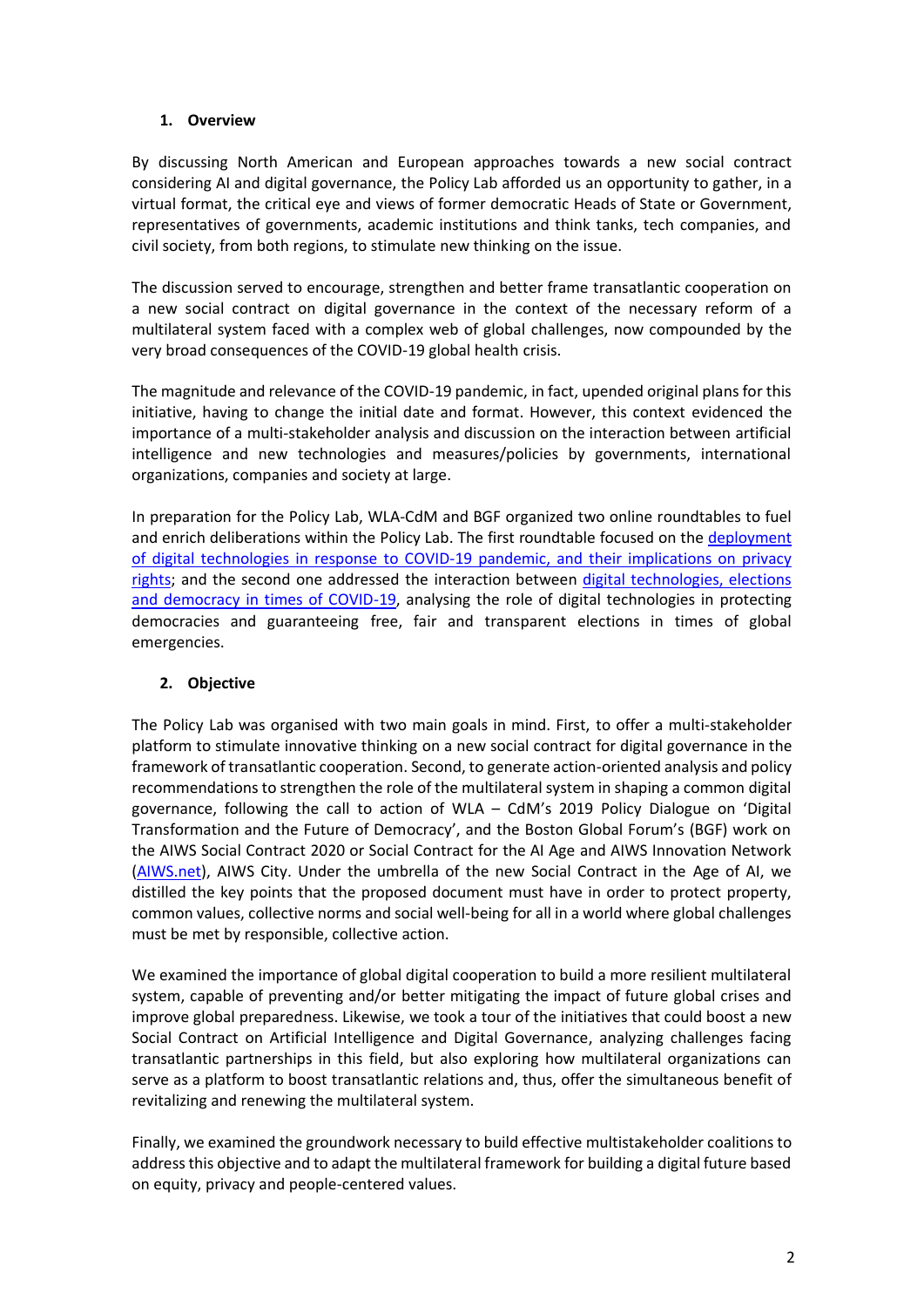#### 3. **Sessions outcomes**

The sessions presented the main challenges and opportunities as well as recommendations on Transatlantic digital cooperation in the context of a global pandemic. This pandemic has demonstrated that a Social Contract on digital governance and the renewal of multilateralism and global cooperation mechanisms are necessary to respond in a coordinated and collective way to challenges affecting us all.

The plenaries were guided by a facilitator and allowed the speakers to offer their views on the questions this dialogue was meant to resolve. In some cases, the sessions also included a keynote to frame the discussion.

#### **Wednesday, 16th September**

**Introduction to the Policy Lab on Transatlantic Approaches on Digital Governance: A New Social Contract in the Age of Artificial Intelligence**

- **Danilo Türk**, President of WLA-CdM, President of Slovenia (2007-2012)
- **Manuel Muñiz,** Secretary of State for Global Spain, Ministry of Foreign Affairs, European Union and Cooperation of Spain
- **Mr. Nguyen Van Tuong**, Chairman of Tram Huong Khanh Hoa (video)
- **Governor Michael Dukakis,** Chair of The Boston Global Forum

**Milburn Line,** *Senior Advisor for Policy and Content of the WLA-CdM Shared Societies Project and Master of Ceremonies* of the Policy Lab, described the overall objectives of the latter, mainly to pool new ideas from representatives from governments, international organizations, academia, think-tanks, tech companies and civil society from both regions, ultimately leading to the creation of a space to strengthen transatlantic cooperation with views to a new social contract. He framed the Policy Lab as a platform to establish a transatlantic alliance for digital governance, and to generate and showcase initiatives valuable for both the public and private sectors.

**Danilo Türk,** President of WLA-CdM, President of Slovenia (2007-2012)

President Türk appealed to the convening power of former Heads of State and Government who can bring together experts and scholars to consider where multilateralism stands and where it is going. He mentioned the growth and role of digital transformation and artificial intelligence in almost every facet of daily citizens' lives, and how Covid-19 has accelerated the widespread deployment of digital technologies and artificial intelligence, underlining international interdependence and the need to strengthen multilateral cooperation in building a digital future. He noted multilateralism and international cooperation are more necessary than ever and explained that policy recommendations stemming from the Policy Lab contribute to discussions in WLA-CdM Annual Policy Dialogue where digitalization would be one of the key themes of debate.

**Manuel Muñiz,** Secretary of State for Global Spain, Ministry of Foreign Affairs, European Union and Cooperation of Spain

Secretary of State Muñiz shared the Spanish government's work on drafting a strategy on technology and the global order meant to address the issues we would be discussing in a systematic way and inform Spanish foreign policy. He underlined Spain's enormous transatlantic agenda, describing it as the country's densest relationship relevant to issues ranging from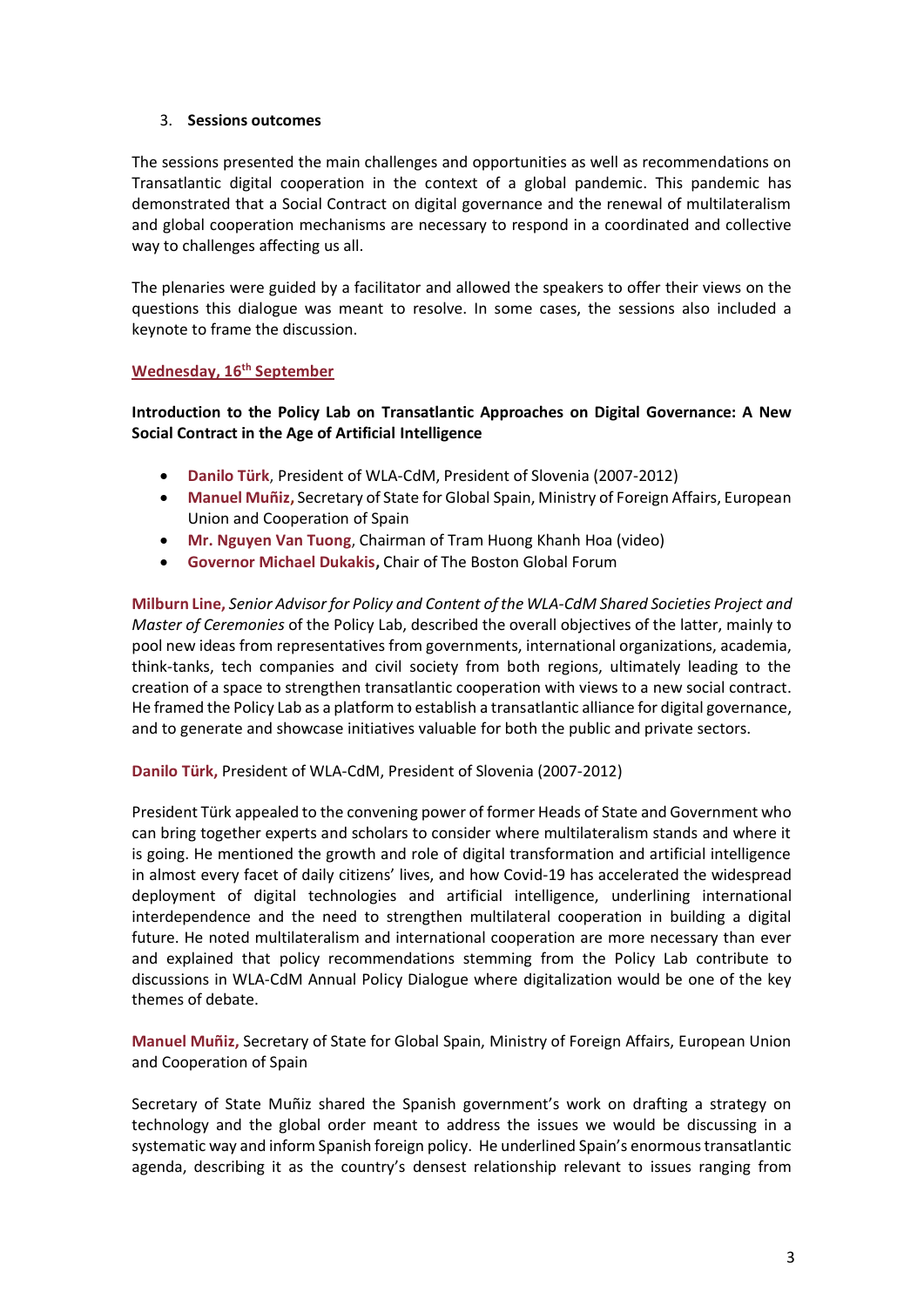climate change and the future of Paris Agreement, to the Middle-East peace process, the diverse implications of China's rise, digital taxation, trade and tariffs or multilateralism, the future of WHO and global governance, among many others. As a result, it is essential that the transatlantic relationship is deep and fully functioning, and that fundamental agreements are reached. The state of the social contract within Europe and the US will have an impact on the relationship across the Atlantic and on the policies developed on both sides of the Atlantic.

## **Nguyen Van Tuong,** Chairman of Tram Huong Khanh Hoa

Tuong underlined the need to be connected in order to share a common vision towards the construction of a well-grounded AI Worl Society in the future, and to guarantee humanitarian values for AI. He then spoke about a Vietnamese initiative to develop the Nha Trang Innovation Village, a hub of knowledge where international experts would gather to ensure a future where AI and humanitarian values are present.

## **Michael Dukakis,** Chair of The Boston Global Forum

Governor Dukakis started by expressing his concern about international rivalries in a delicate moment. This is not the world that most people want for the future and we must find ways of bringing everyone together to tackle crucial issues such as AI. The November elections in the US will be important, and he expects it will result in leadership that understands how necessary a strong commitment to multilateralism and international cooperation is in order to solve problems and issues peacefully and wisely.

## **Keynote Speech "Transatlantic Relations and the Digital Social Contract"**

**Manuel Muñiz,** Secretary of State for Global Spain, Ministry of Foreign Affairs, European Union and Cooperation of Spain

Secretary of State Muñiz framed the global and national challenges posed by digital transformation and initiatives undertaken by Spain to address them. The context of the COVID-19 pandemic has exacerbated social exclusion in health, which compounds sensitivities around digitalization processes, tendencies to deepen concentration of wealth and social fissures. Trends towards populism threaten our shared Translatlantic values and rights and freedoms. The answer lies in investing in the modernization of the workforce; challenging monopolistic digital practices; taxing tech companies working across borders; containing disinformation and election hacking; and ensuring privacy rights to ensure continued political, economic and social stability on both sides of the Atlantic.

## **Introductory Session: A New Social Contract in the Age of AI**

Keynote: **Thomas Patterson,** Research Director of The Michael Dukakis Institute for Leadership and Innovation, Professor of Government and the Press of Harvard Kennedy School Panel discussion:

- **Valdis Birkavs,** Member of WLA-CdM, Prime Minister of Latvia (1993-1994)
- **Jerry Jones**, Advisor of WLA-CdM, Executive Vice-President, Ethics and Legal Officer, Live Ramp
- **Nuria Oliver**, IEEE Fellow, ACM Fellow, member of the High-Level Expert Group on B2G data sharing at the European Commission (video)

Facilitator: **Ramu Damodaran**, Editor-in-Chief of the UN Chronicle and Chief of the United Nations Academic Impact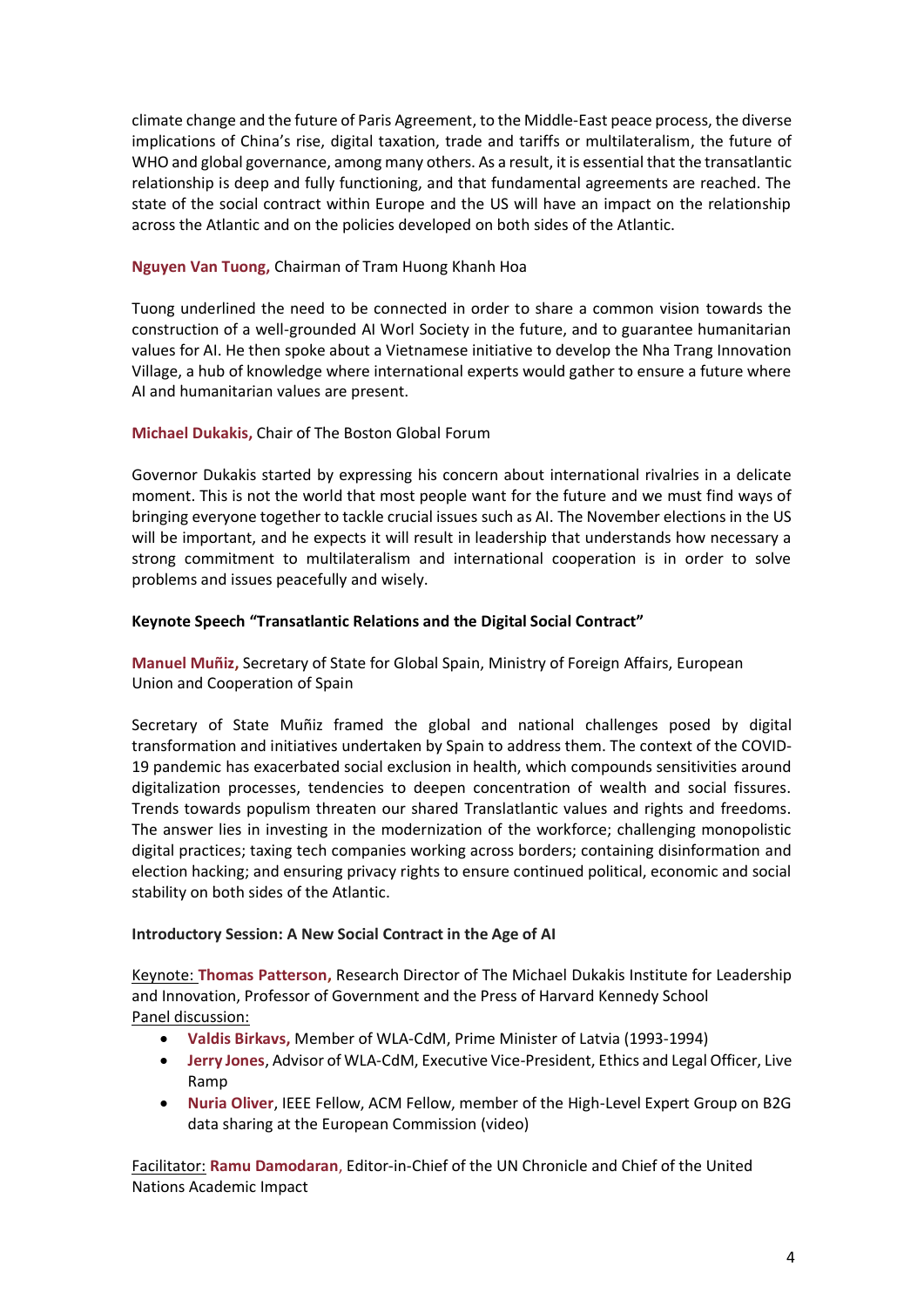The keynote reviewed both the potential positives and negatives related to digital transformation and established parameters for a new Social Contract for citizens in the digital age. AI may facilitate more responsive governance through greater government investment in and scrutiny of data gathering that may be facilitating authoritarian control of citizens. Tech companies can deploy AI in malicious ways. As such, *AI presents clear risks to privacy, selfdetermination and human rights. A new Social Contract is needed to define the social rights and interests of individuals, companies and governments and the parameters and limits needed to secure these rights.* If governments do not promote transparency and accountability through laws that protect privacy of personal data, the risk of manipulation is high and public trust will continue to decrease.

**Nuria Oliver** defined key pillars for managing digitalization and AI, highlighting criteria for increased investments; the need for transforming legal and regulatory frameworks; the imperative of defining ethical boundaries for the process; investments necessary to offer broadly inclusive educational opportunities for citizens to keep up with the pace of change; and investments in transforming labor**. Jerry Jones** warned that policy and governments move at a much slower pace than technology, which will continue to be a challenge for managing the process. By not keeping up our democratic frameworks, these risks losing legitimacy and power may devolve to mega-companies setting their own rules**. PM Birkavs** emphasized that *Transatlantic cooperation is vital* to regulate digital transformation and AI, or these may better 'understand people better than people themselves.'

#### **Thursday 17th September**

## **Session I**: **The AIWS Social Contract for the AI Age and AIWS Innovation Network: A Platform for Transatlantic Cooperation**

Panel discussion:

- **Vaira Vike-Freiberga**, Member of WLA-CdM, President of Latvia (1999-2007)
- **Esko Aho**, Member of WLA-CdM, Prime Minister of Finland (1991-1995)
- **Vint Cerf,** Father of the Internet, Chief Internet Evangelist, Google
- **Nguyen Anh Tuan**, CEO of the Boston Global Forum, "Presentation AIWS City, a practicing of The Social Contract 2020, A New Social Contract in the Age of AI"

Facilitator: **Nazli Choucri**, Boston Global Forum Board Member and Professor of Political Science at the Massachusetts Institute of Technology (MIT)

Panelists reiterated their concern that the speed of change is outpacing capacity to regulate its excesses.

**Nazli Choucri** highlighted key features of **The Social Contract for the AI Age** (also known as the **AIWS Social Contract 2020).** She noted that it is an effort to (a) ensure that governments create mechanisms for the security of citizens in the digital domain, and (b) protect the ability of individuals to hold government accountable for its own AI and digital activities. Central to these processes is the importance of steering societies through the most effective paths of most transition to the AI Age. With greater use AI -- and greater innovations and applications -- we must put mechanisms in place to make sure of that their scientific bases are robust, and that all "hidden" AI features can be understood. In a multilateral context, the time has come for the development of a **United Nations Convention on Artificial Intelligence.**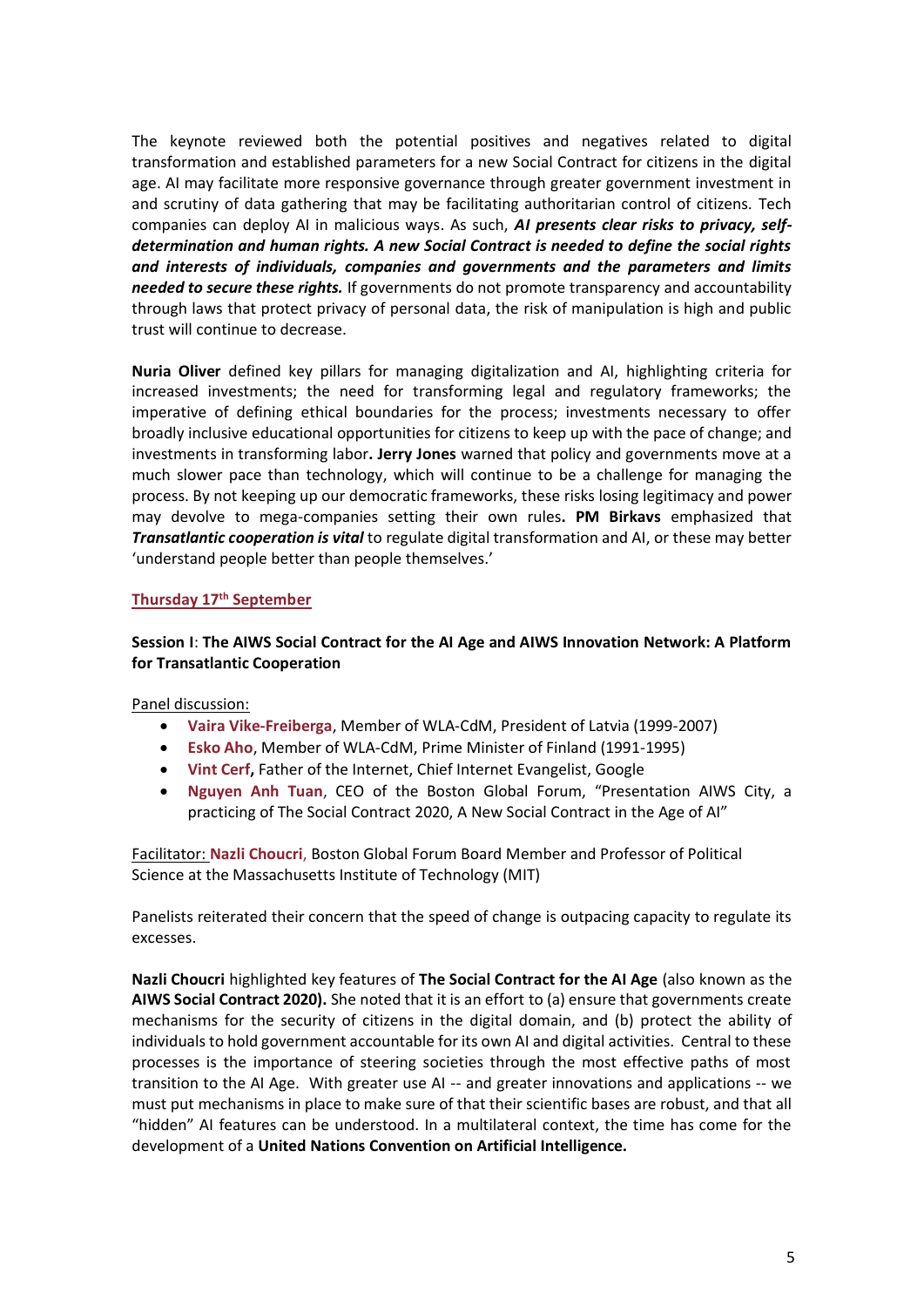**Vint Cerf**, the 'father of the internet', emphasized the power of digital platforms and AI to enhance people's value and allow governments to better serve their citizens. Yet we must find a way to regulate the use of technology and reduce potentially abusive applications.

**Nguyen Anh Tuan** highlighted that the upside of shared value through digitalization is being demonstrated by the AIWS City Initiative and showed some of the pragmatic and operational challenges. According to Nguyen Anh Tuan, the AIWS City *is an all-digital virtual city based on trusted open data, that applies the standards of the "Social Contract for the AI Age", "People-Centered Economy", "Trustworthy Economy", "Intellectual Society", and "AI-Government".*

The AIWS City implies creating a new values system named AIWS Value. It includes the traditional values (products, services, data, innovation, creativities, etc.) and social values (contributions). Hence, recognizes and exchanges traditional and social values. Besides, it has the AIWS Reward as a digital currency created by blockchain which has value, and it is exchangeable.

**President Vike-Freiberga** noted the potential benefits of increased feedback between governments and citizens but warned that governments must remember their role of delivering basic goods to society and ensure that humans still govern and not machines.

**Prime Minister Aho** emphasized that technology cannot be stopped but a social model can be designed which will create social trust and ensure equality.

## **Session II – Global digital cooperation for a world better prepared: Challenges and Responses to Health Security**

Panel discussion:

- **Danilo Türk**, President of WLA-CdM, President of Slovenia (2007-2012)
- **Yu Ping Chan,** Senior Program Officer, Office of the Under-Secretary General and Special Advisor on Preparations for the 75th UN Anniversary & the High-Level Panel on Digital Cooperation
- **David Silbersweig**, Chairman, Department of Psychiatry and Co-Director for Institute for the Neurosciences, Brigham and Women's Hospital
- **Effy Vayena**, Professor of Bioethics at the Swiss Institute of Technology (ETHZ) and WHO consultant

Facilitator: **Cristina Manzano**, Board Member of WLA-CdM, Director of Esglobal

As **Yu Ping Chan** highlighted, though the United Nations has arrived late to digital cooperation efforts it is now a UN priority and the UN Secretary General's Roadmap for Digital Cooperation envisions a multi stakeholder approach to regulate and build digital trust.<sup>1</sup> A key challenge is to integrate almost half the world's population, 3.6 billion people, who are not yet connected to the internet.

COVID-19 has served as a wake-up call for change on AI and Digital policies and has produced both increases in depression and anxiety but also new methods of intervention, including telepsychiatry, noted **David Silbersweig.**

**Effy Vayena** remarked that while data has been critical for understanding the spread of the pandemic, issues of trustworthiness and the use of data have arisen. **President Türk** sustained

<sup>1</sup>https://www.un.org/en/content/digital-cooperation-roadmap/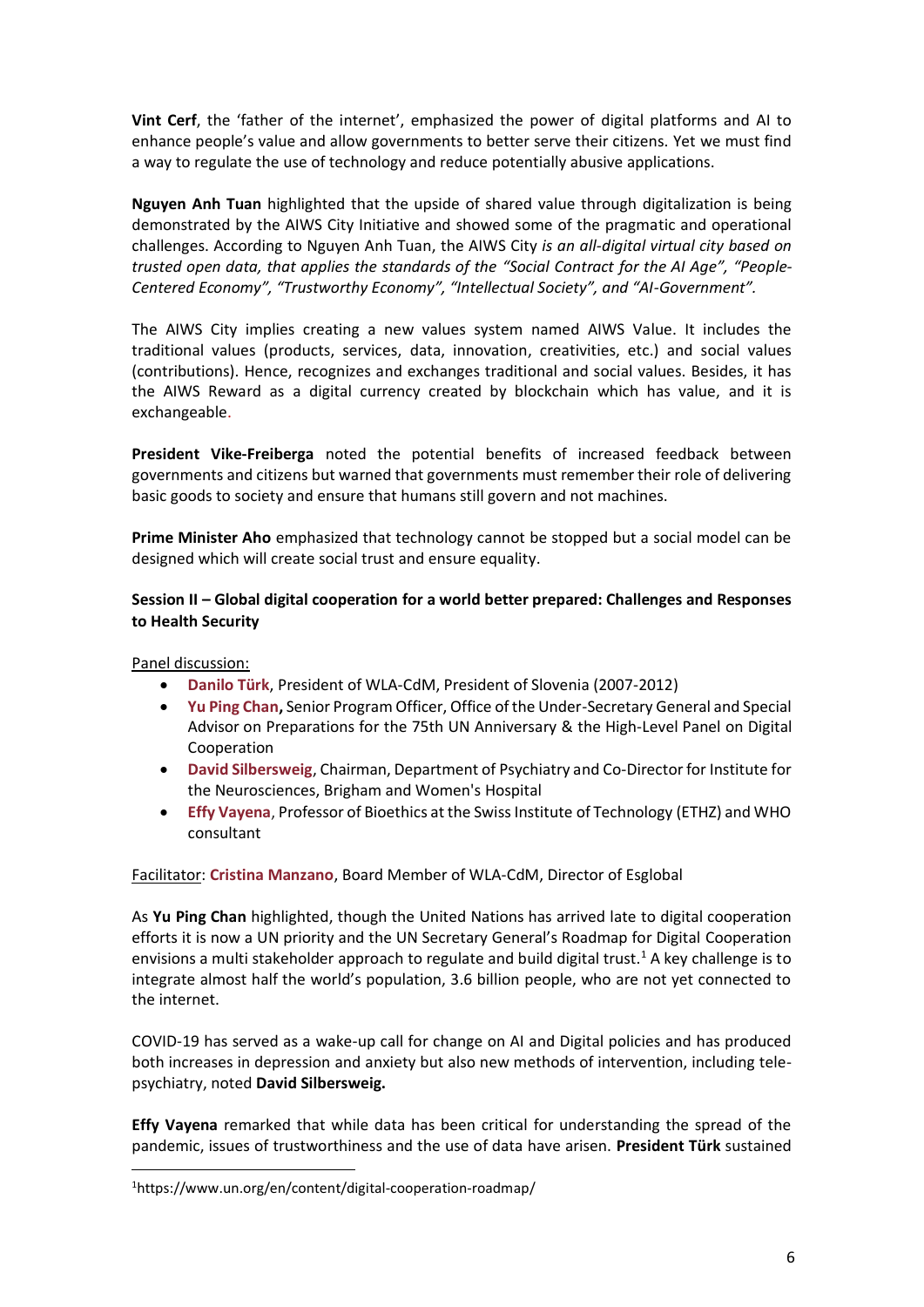that the key to addressing the current and future pandemics was the coordination of national health systems. While the EU experience has been positive, following initial delays, global institutions need to be empowered by capable leaders to take new steps in coordination and cooperation.

#### **Session III: Policy frameworks for AI**

Keynote speaker: **Andrew Wyckoff**, Director for Science, Technology, and Innovation, OECD Panel discussion:

- **Zlatko Lagumdžija**, Member of WLA-CdM, Prime Minister of Bosnia and Herzegovina (2001-2002)
- **Peggy Valcke**, Vice-Chair of the Council of Europe's Committee on Artificial Intelligence (CAHAI)
- **Regine Grienberger**, Director for Cyber Security Policy and Cyber Foreign Policy, Federal Foreign Service Office, Germany
- **Lorraine Kisselburgh**, Chair of New ACM Technology Policy Council
- **Andrew Wyckoff**, Director for Science, Technology, and Innovation, OECD

Facilitator: **Marc Rotenberg**, Director of Center for AI and Digital Policy at Michael Dukakis Institute and the Boston Global Forum

**Andrew Wyckoff** offered a keynote review of policy parameters regarding Artificial Intelligence. 37 member countries of **the Organization for Economic Cooperation and Development (OECD)** have adopted the **Principles on Artificial Intelligence** built around concepts of inclusive growth, sustainable development, human values and fairness, transparency, security and safety, and accountability.<sup>2</sup> Proactive efforts are needed to sustain and realize these principles.

**Regine Grienberger**, pointed out that during its EU Presidency, Germany will pursue a strategy to ensure AI and quantum technology produce fair competition and protect European security and values, in line with the **European Commission White Paper** of February 2020 announcing **a European Initiative on AI**. <sup>3</sup> This initiative builds on the work of an **Ad Hoc Committee on Artificial Intelligence (CAHAI)** at the Council of Europe, with representatives of the 47 Member States, Observatory States, International Organizations, the private sector and civil society<sup>4</sup> **Peggy Valcke** noted that CAHAI has considered formulating an additional protocol regarding the human rights implications of AI. Other groups have explored developing rights frameworks to ensure universal guidelines on AI, including the **Public Voice Coalition's Universal Guidelines on AI**, built around principles of fairness, accountability and transparency and addressing issues of data accuracy, validity, quality, safety and security, as underlined by **Lorraine Kisselburgh**. 5 **Prime Minister Lagumdžija** closed the session with a call for continued collaboration between all stakeholders and governments to expand on these foundations at the global level as AI is going to define the coming age and we will need global strategies and solutions for its management that include people as the center of them.

<sup>2</sup>https://www.oecd.org/going-digital/ai/principles/

<sup>3</sup>https://ec.europa.eu/info/sites/info/files/commission-white-paper-artificial-intelligencefeb2020\_en.pdf

<sup>4</sup>https://www.coe.int/en/web/artificial-intelligence/cahai

<sup>5</sup>https://thepublicvoice.org/ai-universal-guidelines/memo/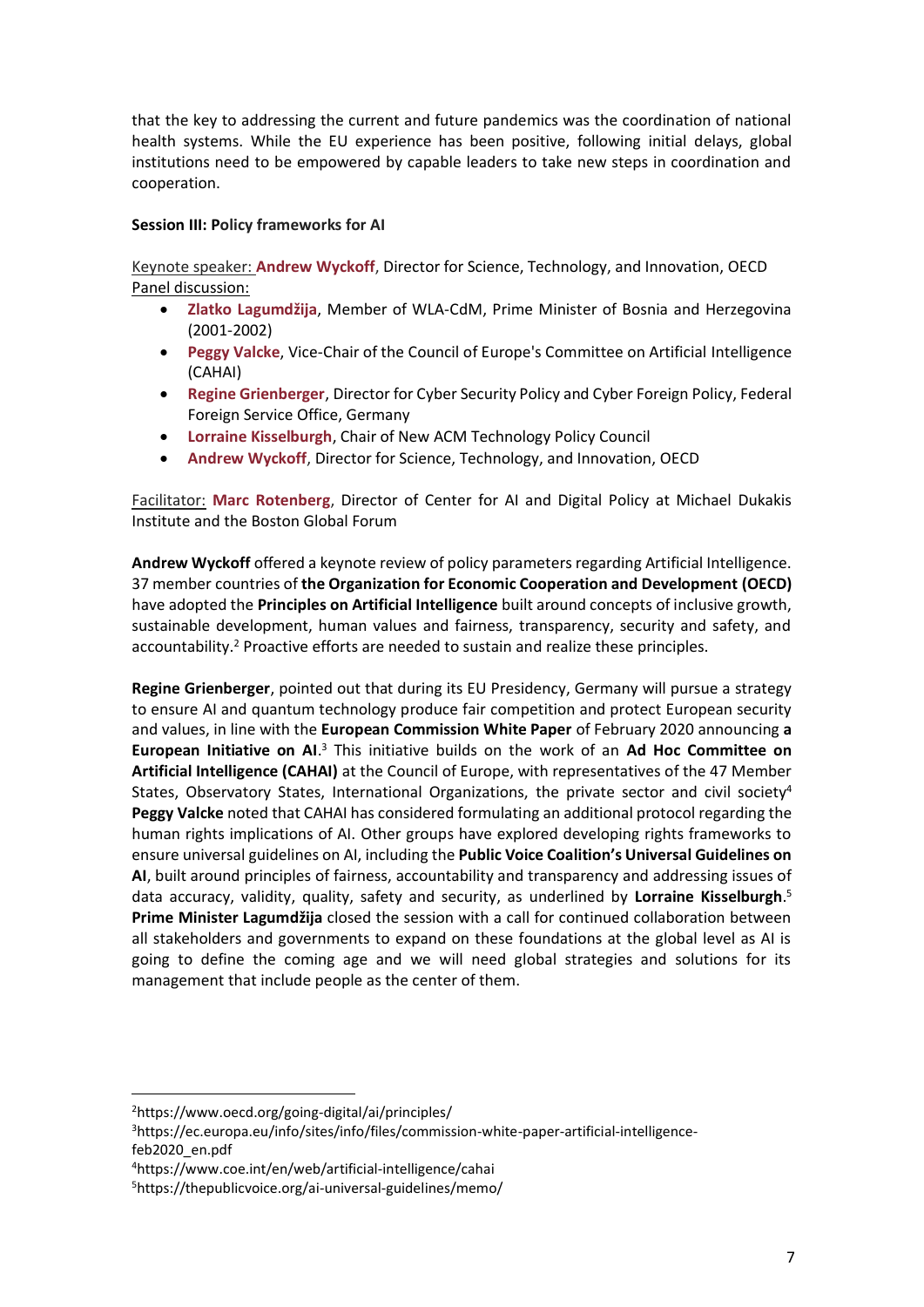#### **Friday, 18th September**

## **Session IV – Transatlantic initiatives towards a new Social Contract on Artificial Intelligence and Digital Governance**

Panel discussion:

- **Kim Campbell**, Member of WLA-CdM, Prime Minister of Canada (1993)
- **Alexander Stubb**, Prime Minister of Finland (2014-2015), Professor & Director, School of Transnational Governance, European University Institute, Florence
- **Alex "Sandy" Pentland,** Director, MIT Connection Science and Human Dynamics labs, "Making the New Social Contract Work"
- **Žaneta Ozoliņa,** Chair of the Latvian Transatlantic Organization

Facilitator: **Ted Piccone**, Advisor of WLA-CdM, Nonresident Senior Fellow in Security and Strategy in the Foreign Policy program at Brookings, Chief Engagement Officer at the World Justice Project

**Žaneta Ozoliņa** started by pointing out that the Baltics have led on digitalizing governance through a vibrant Information and Communications Technologies sector. A Social Contract can help set the rules as to how new realities should function but will require special codes of conduct for the private sector. Europe and the US must engage on how to regulate data and AI as a new means of production requiring norms and regulations. **Sandy Pentland** saw the COVID-19 pandemic as an example of the failure to ensure effective data sharing. **Prime Minister Campbell** reminded us that we are back to the dilemma of philosopher John Rawls regarding the interests of those most affected. For democracy to survive we must develop an international system that protects people from deliberate lies and misinformation, biased algorithms and the digital exclusion. **Prime Minister Stubb** posited that if we are to create digital democracies and not digital dictatorships, we will need to have a human centric approach with trustworthy AI. The US and Europe are on the same side of the argument based on shared values and respect for fundamental rights. We must unite across the Atlantic to ensure adequate regulation available to both, including authority of the EU as a regulatory superpower.

#### **Session V – Multi-stakeholder initiatives and the multilateral system: global cooperation to build a common digital future**

Panel discussion:

- **Jan Peter Balkenende**, Member of WLA-CdM, Prime Minister of the Netherlands (2002- 2010)
- **Nam Pham,** Assistant Secretary, Government of Massachusetts
- **Rebecca Leeper**, Software Engineer and Director of CGDF, AI Monitoring Project atAIWS.net
- **Jerry Jones,** Advisor of WLA-CdM, Executive Vice-President, Ethics and Legal Officer, Live Ramp
- **Paul Nemitz,** Principal Advisor in the Directorate General for Justice and Consumers at the European Commission, author of "The human imperative: Power, Freedom and Democracy in the Age of Artificial Intelligence"

Facilitator: **Thomas Patterson,** Research Director of The Michael Dukakis Institute for Leadership and Innovation, Professor of Government and the Press of Harvard Kennedy School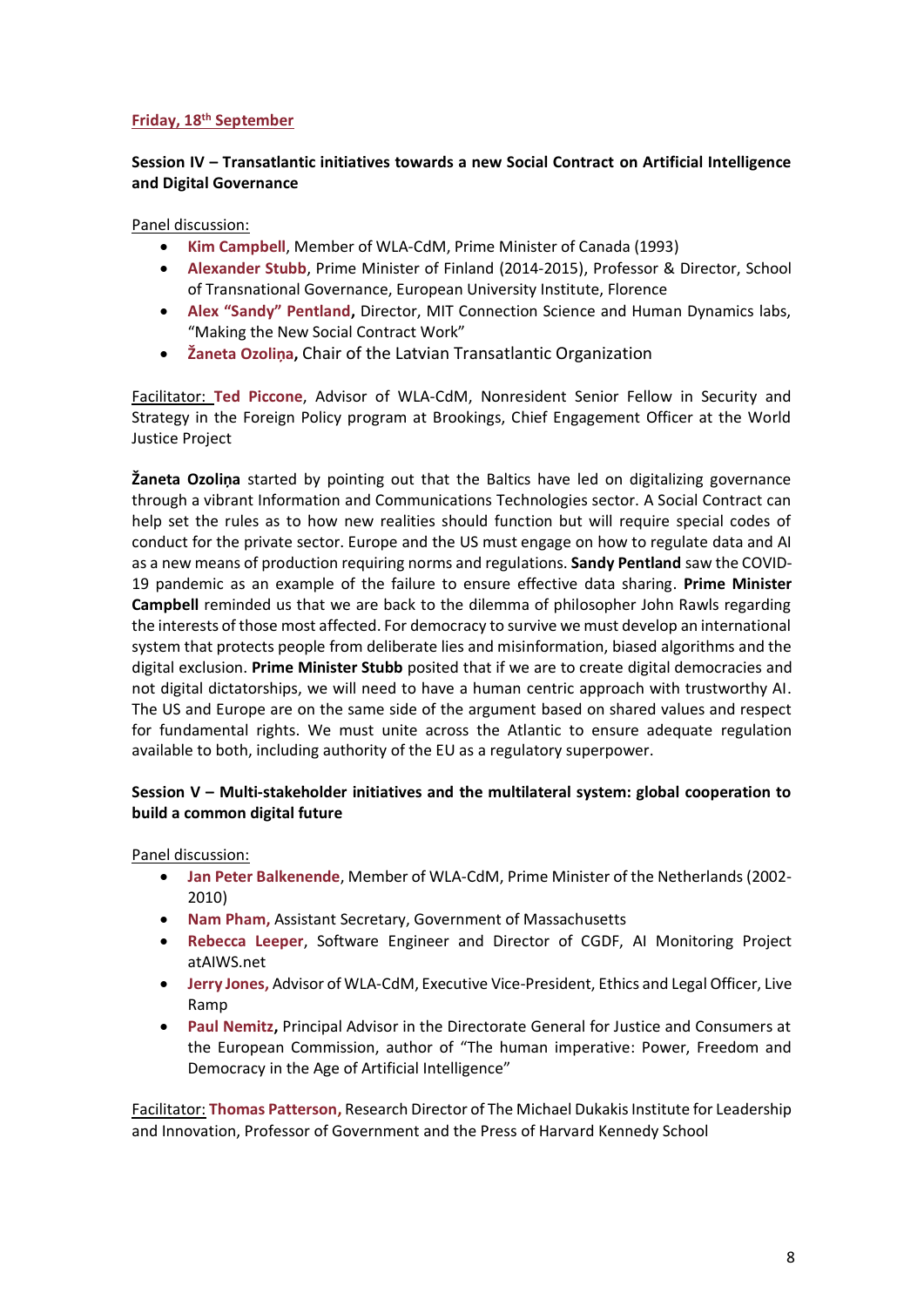**Professor Patterson** reminded participants that a global perspective is imperative as data transcends national boundaries. For this reason, the Boston Global Forum is creating an **AI Ethics Index** which will track AI policies and practices of countries, according to ethical standards, in the areas of Human Rights, Rule of Law and bureaucratic and democratic governance and be published annually.

**Nam Pham** pointed out that a Social Contract must be transparent and respect fundamental human rights such as human dignity, rule of law and privacy/protection, and be enforceable for places and people who do not share our values. Regarding AI, Mr Pham remarked the need to come up with more creative mechanism to enforce what is good for people. He considers that if the advancement on AI can create better platforms that people in risk can have a voice on what we do, it will have an impact in enforcement on government policies.

On the other hand, **Rebecca Leeper** mentioned that BGF and AIWS.net is also working to articulate a **Common Good Digital Framework** to regulate the many gaps in our knowledge as both the public and private sectors rapidly adapt to the cloud. When building a consensus of public and private data management and decisioning system, we know that systems work well when there's a foundation of trust that has been objectively earned. Yet trust in big tech companies following the rules has been in decline for it is hard to have trust without rules.

**Jerry Jones** remarked that boundaries need to be set in order for people to be comfortable with their data being shared and used. When building a consensus of public and private data management and decisioning system, we know that systems work well when there's a foundation of trust that have been earned objectively. On the other hand, Mr Jones highlighted that the fourth estate used to publicize excesses, but the digital world moves so fast that the physical world of journalism failed as a business model and was transferred to the technology companies. To resolve this dilemma multi-stakeholder for a need to support and even lead the institutions of democracy in this field.

**Paul Nemitz** remarked that the development of laws on technology must gain ground, not as an obstacle to innovation but as a way to better establish what the majority desires. From his point of view, the core question that must be addressed in a multi-stakeholder setting is how to enforce the laws in AI. The hope for global enforcement mechanisms at the level of UN is a noble hope and we need to work for this, but history tells us that these mechanisms are extremely scarcely distributed. According to Nemitz, the business model of big tech companies as Google and Facebook, is collecting anything we read and, by knowing this, they can benefit from adverts. In this context, digital platforms shall also be regulated, but even with a good regulation, the big tech companies can still be very successful.

**Prime Minister Balkenende** closed the session reminding us that we must develop a multilateral, multi-stakeholder approach based on common goals. A new Social Contract depends on having the right partners involved.